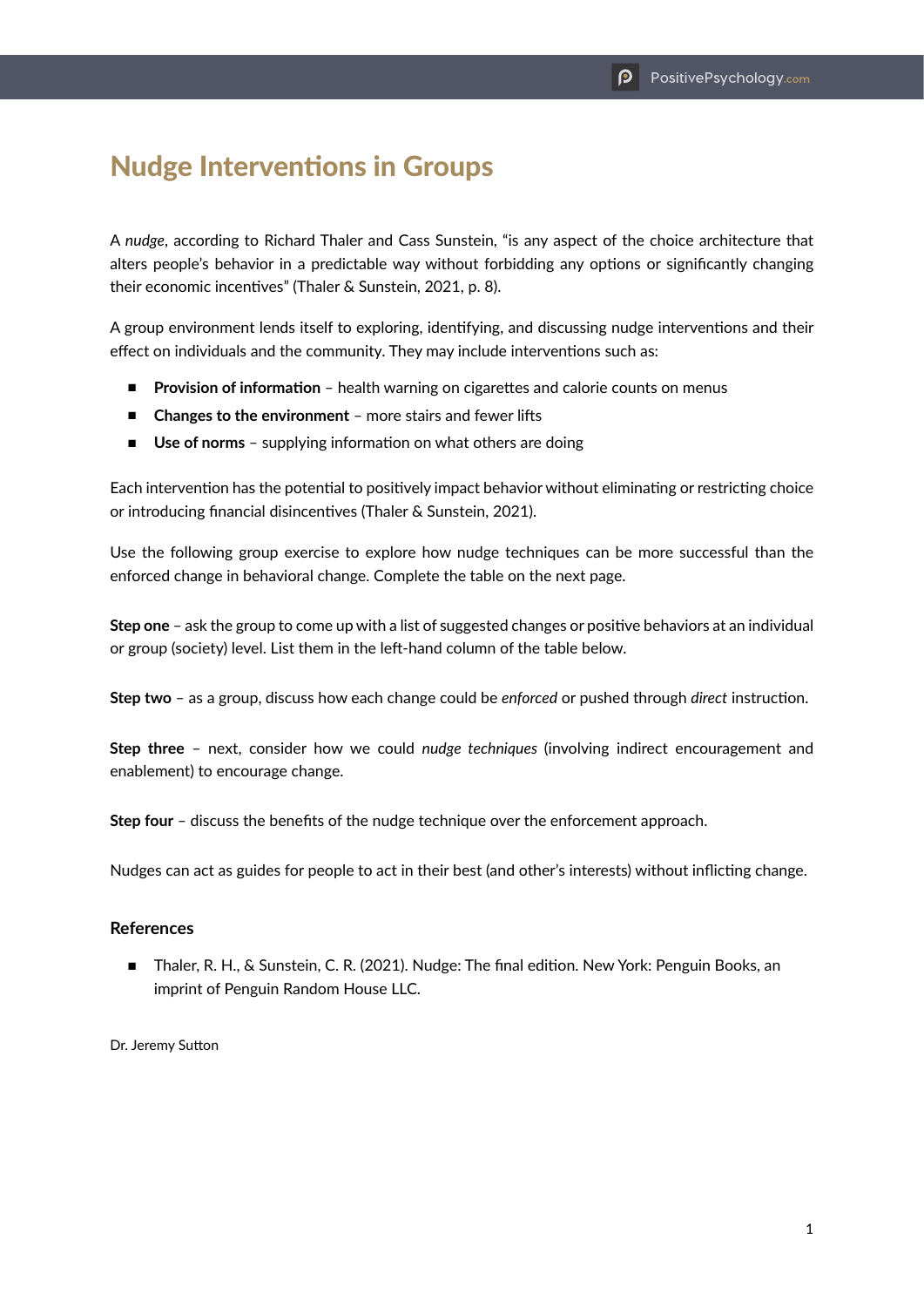| Positive behavioral change              | Enforced change                   | Nudge technique                         | <b>Benefits of nudge technique</b>                                                                  |
|-----------------------------------------|-----------------------------------|-----------------------------------------|-----------------------------------------------------------------------------------------------------|
| Ensuring a child's bedroom<br>is tidied | Instruct child to tidy their room | Play a 'tidy' up game                   | teaches the child that chores can<br>Less likely to end in arguing and<br>be fun.                   |
| Weight loss                             | Counting calories                 | Use smaller plates at home              | fill the plate, providing less options for<br>The new portion sizes are smaller yet<br>over-eating. |
| Stopping smoking                        | Cigarette taxation increases      | More graphic health warnings            | Smoking is seen as less cool and<br>inviting.                                                       |
| Healthy eating for school<br>children   | Banning takeaways near school     | Healthy eating campaigns and<br>lessons | Impact all areas of eating (for example,<br>at home, when out, etc.)                                |
|                                         |                                   |                                         |                                                                                                     |
|                                         |                                   |                                         |                                                                                                     |
|                                         |                                   |                                         |                                                                                                     |
|                                         |                                   |                                         |                                                                                                     |